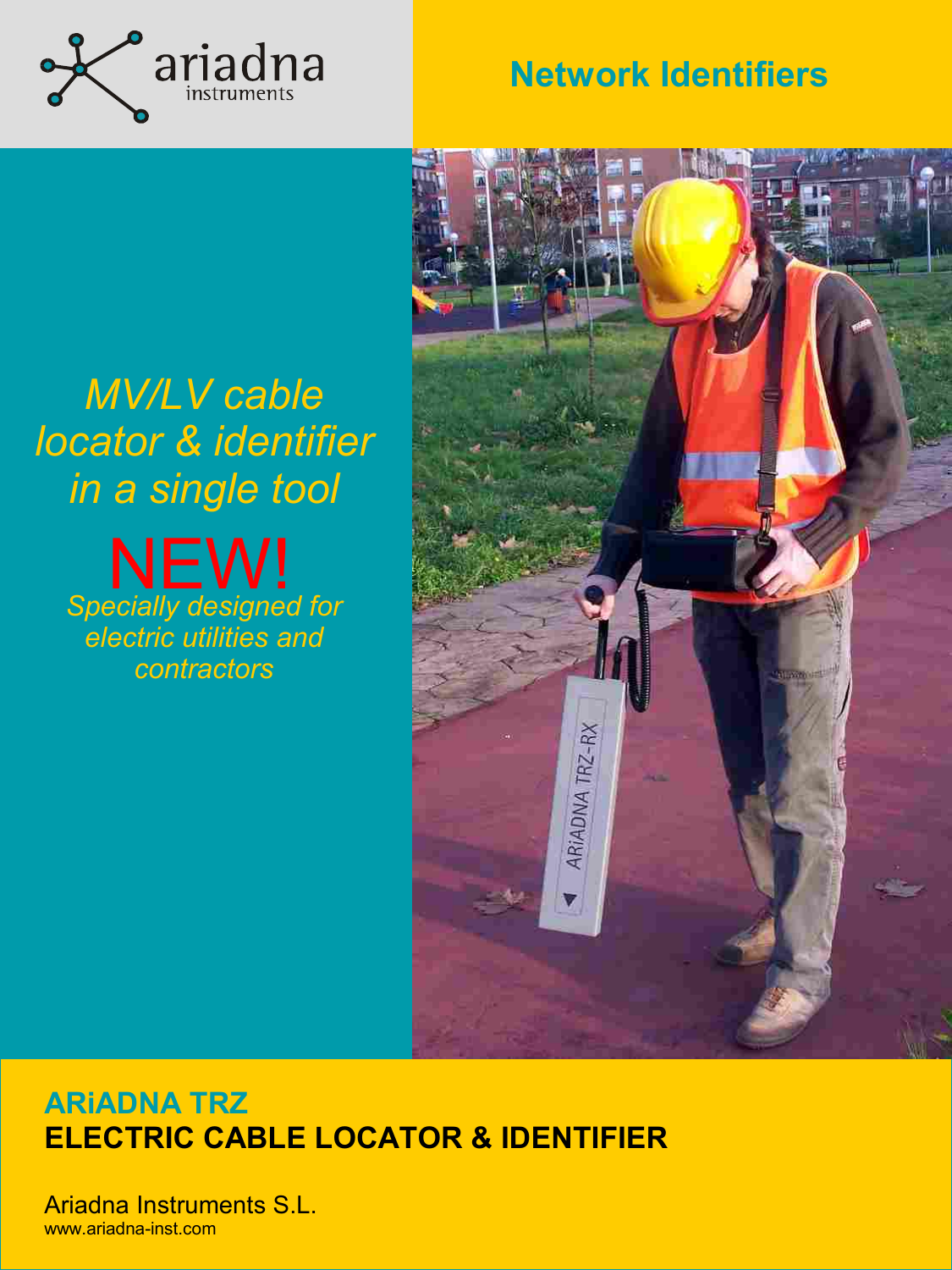

# **Transmitter**



# **Receiver**



The new **ARiADNA TRZ** has been developed for easily locating and positivelly identifying live and de-energized Medium Voltage (MV) and Low Voltage (LV) networks.

Two type of signals are available for this purpose:

 $\triangleright$  Active frequency signal by current clamp induction Directional Current Pulse (DCP) injection on live or de-enegized cables

Active signal induction is used for accurate cable location by coupling a current frequency with the TX transmitter, and detecting it along the trace with the RX receiver. Two arrows are displayed for precise cable location, and the push of a single button determines the depth of the underground conductor.

DCP feature is used to positivelly identify a live or de-energized MV or LV cable, either from above the surface (LV) o from a bunch of conductors (MV and LV) in an accesible place.

DCP's main advantage is that they don't leak into adjacent cables or conductors, appearing only on the path from the point of injection to the power transformer that feeds it.

With this system, the Ariadna TRZ can locate, trace and identify the desired cable where other similar instruments just provide information that must be processed by the user, without being able to conclude whether the located cable is the target one or not.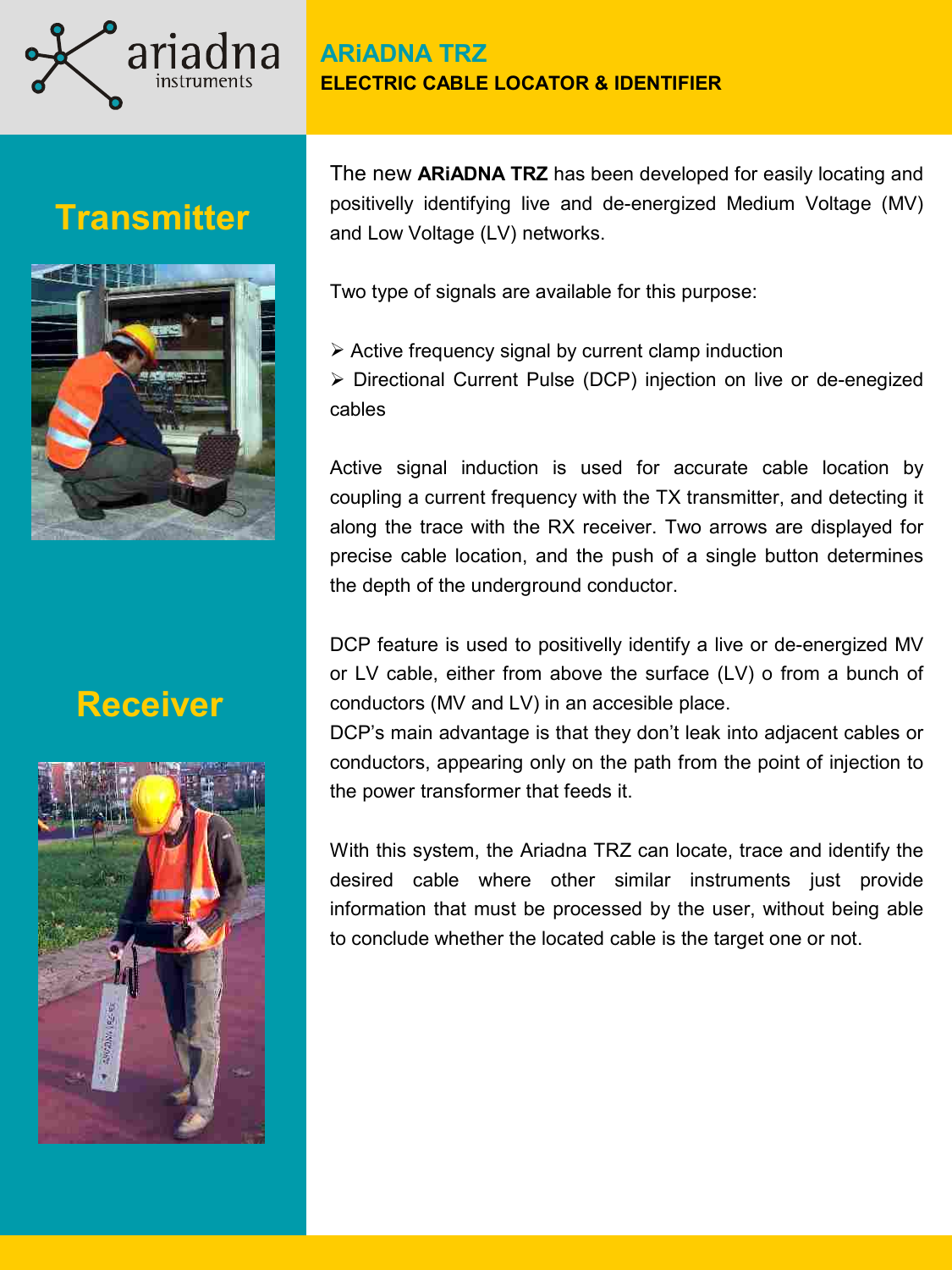### **Medium Voltage cable identification**

instruments

With this feature an MV cable can be positively identified by DCP injection:

**- Live MV cable:** injecting DCPs from the LV side. Current signals travel through the MV network, from the MV/LV transformer where the TX equipment has been connected to, to the HV/MV substation that feeds it. This cable path can then be detected on manholes, trenches, transformer substations, etc. with the RX receiver.



- **De-energized MV cable:** once power supply has been cut, by short circuitting cable ends and making a direct connection on one side with the TX equipment. Then it may be identified on any accesible place.0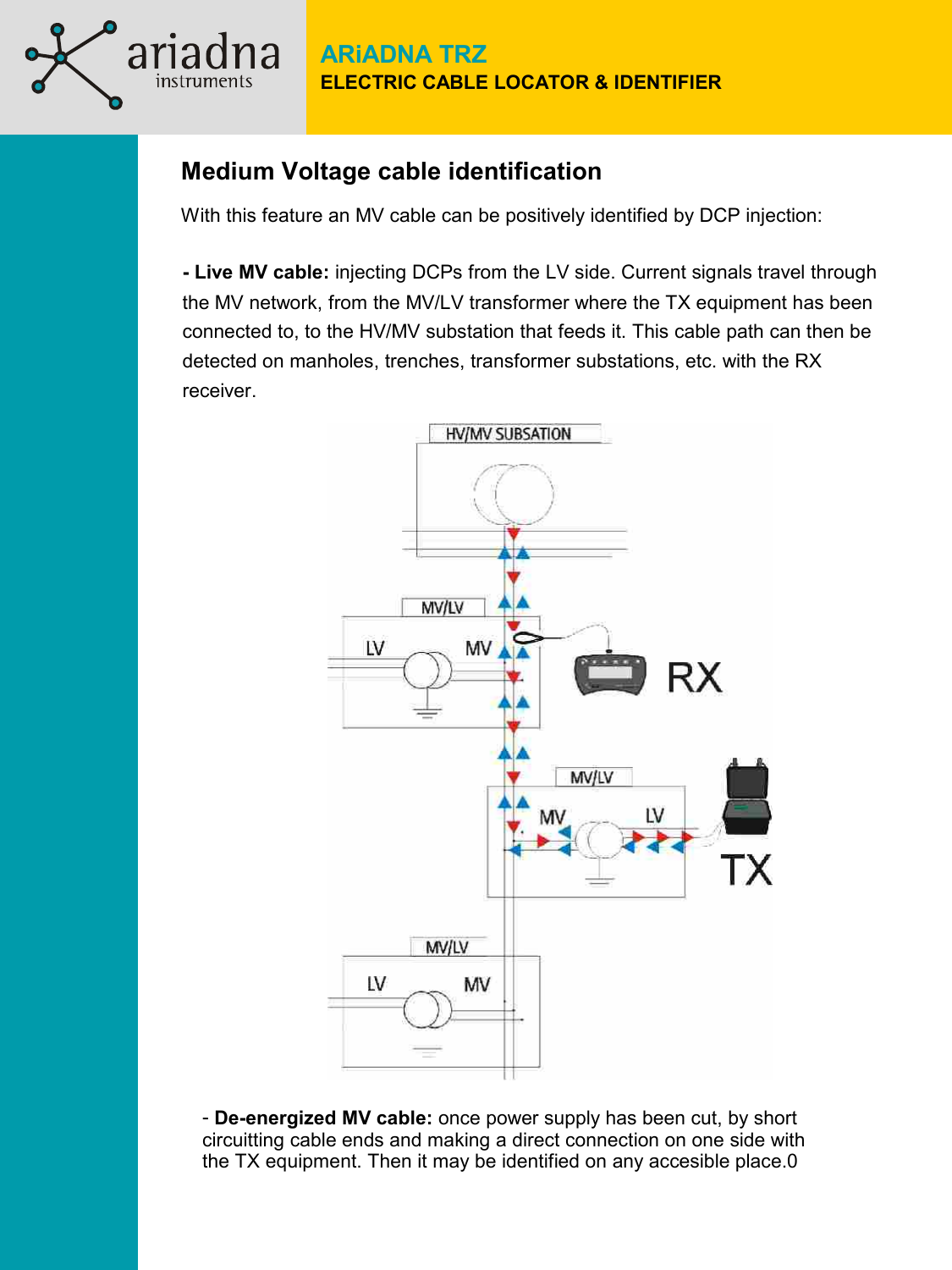### **Low Voltage cable identifcation**

instruments

With this feature an LV cable can be positively identified by DCP injection:

**- Live LV cable:** injecting DCPs on an LV accessible point. Current signals travel through the LV network, from the point of injection to the MV/LV substation that feeds it. These signals can then be detected with the RX receiver from above the surface to detect its path, and also on any accesible place (LV busbar, manhole, trench, underground-aerial convertion, etc) for positive cable selection.



- **De-energized LV cable:** once power supply has been cut, by short circuitting cable ends and making a direct connection on one side with the TX equipment. Then it may be identified on any accesible place.